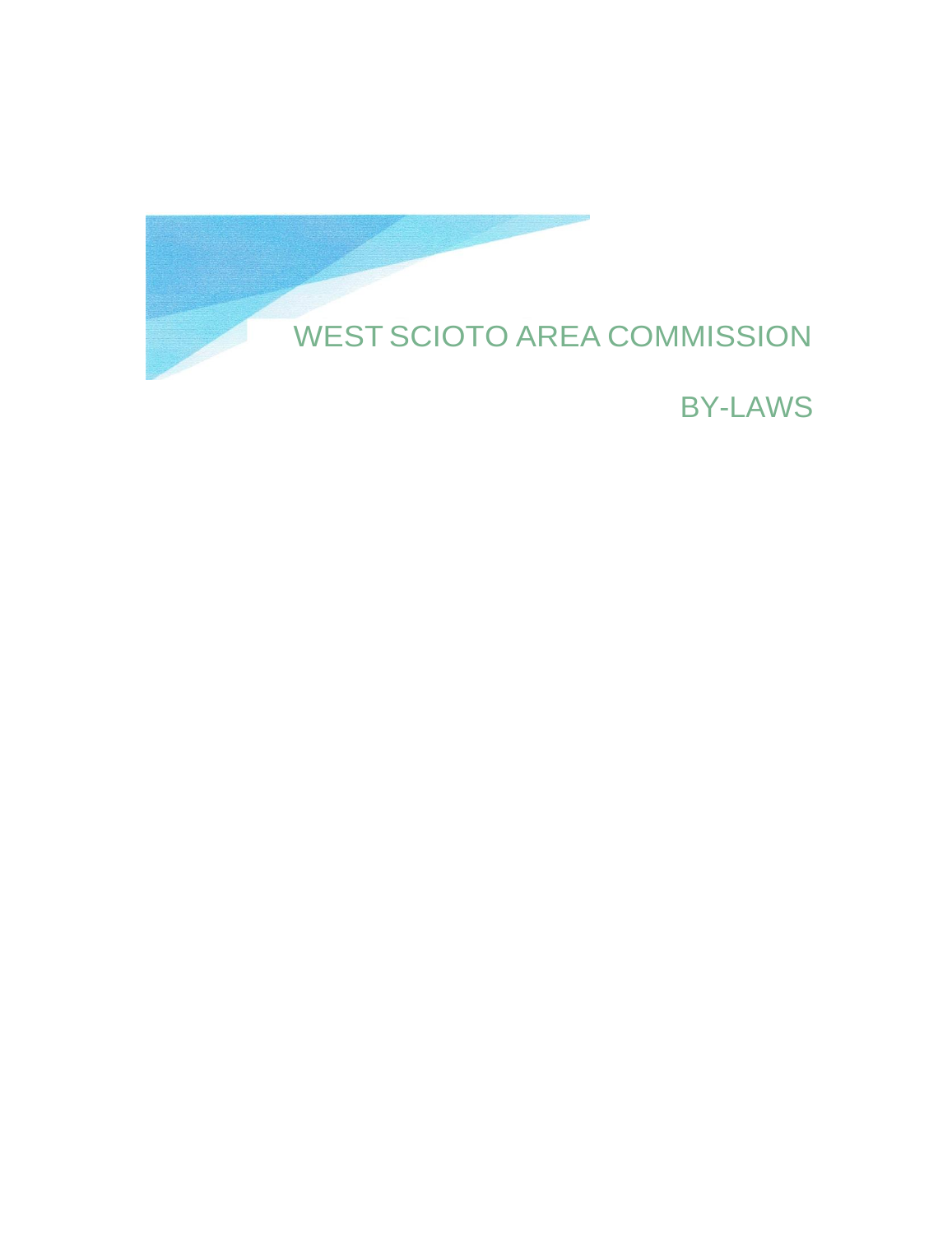# **Table of Contents**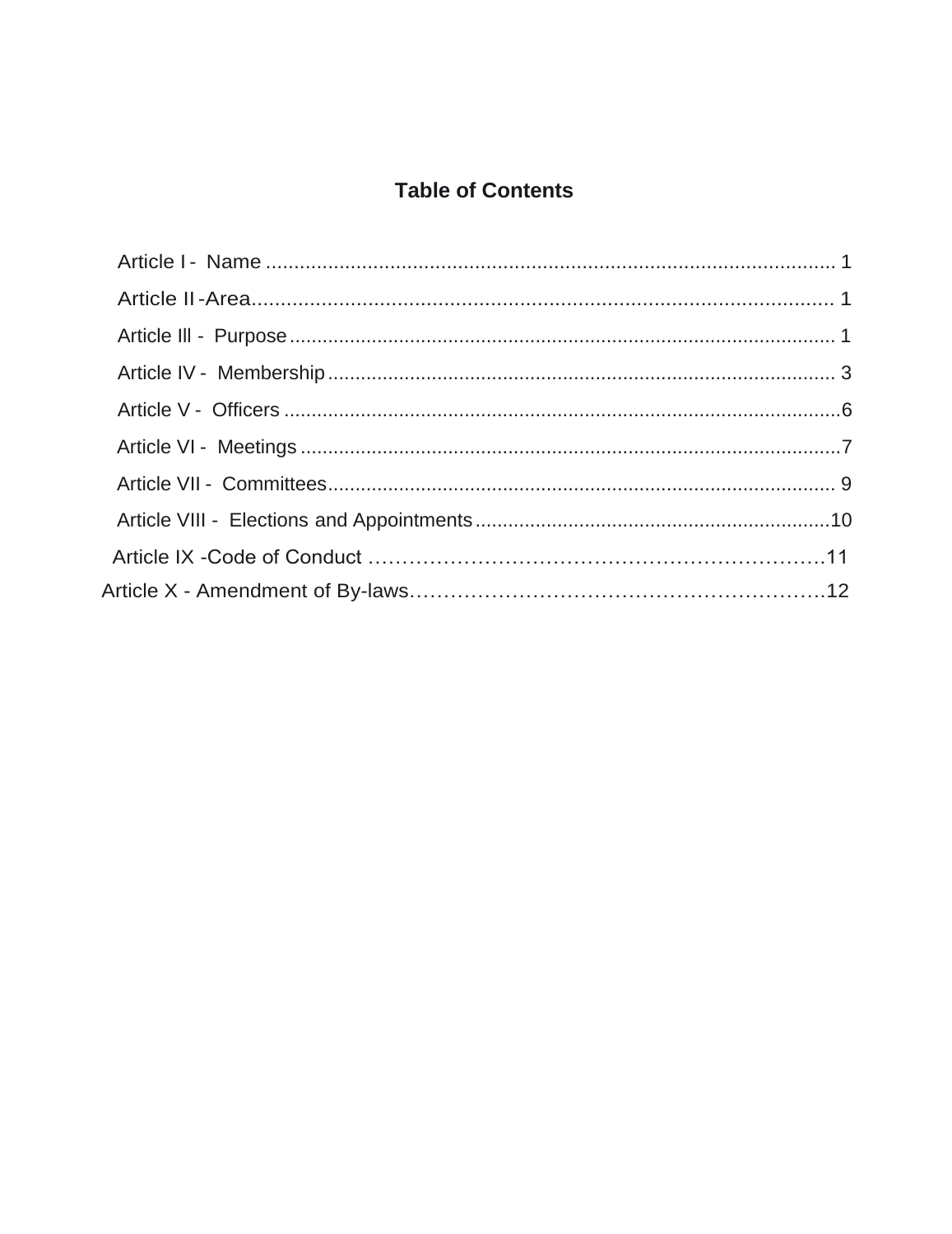## **West Scioto Area Commission By-laws**

These By-laws establish the procedure under which the West Scioto Area Commission shall execute those duties and functions set forth in and with authority granted under Chapter 3109 and 3111 of the Columbus City Codes (herein abbreviated as C.C.).

#### **Article** I - **Name**

The name of this organization shall be the West Scioto Area Commission, herein referred to as the "Commission."

#### **Article 11 - Area**

#### On the No rth:

1-270 eastward along the centerline of Cemetery Road to Hilliard Cemetery Road, crossing Dublin Road and continuing east on Carriage Lane extending across the Scioto River to centerline of SR-33.

On the East: South on SR-33 to 1-670.

#### On the South:

1-670 West to the South bank of the Scioto River. At the alley west of Shultz Ave. the boundary extends sout h , down to where the line would intersect 1-70. Then cont inuing west along 1-70.

#### On the West:

North from 1-70 along the eastern-most railroad track of the Buckeye Rail Yards until Scioto Darby Creek Road, continuing in an easterly direction until the intersection with 1-270, then continuing north to the centerline of Cemetery Road.

#### **Article** Ill - **Purpose**

A. The purpose of this Commission shall be to afford additional voluntary citizen participation in decision making in an advisory capacity to the City Administration and City Council and to facilitate communication, understanding, and cooperation between neighborhood groups, city officials, and developers.

The Commission shall: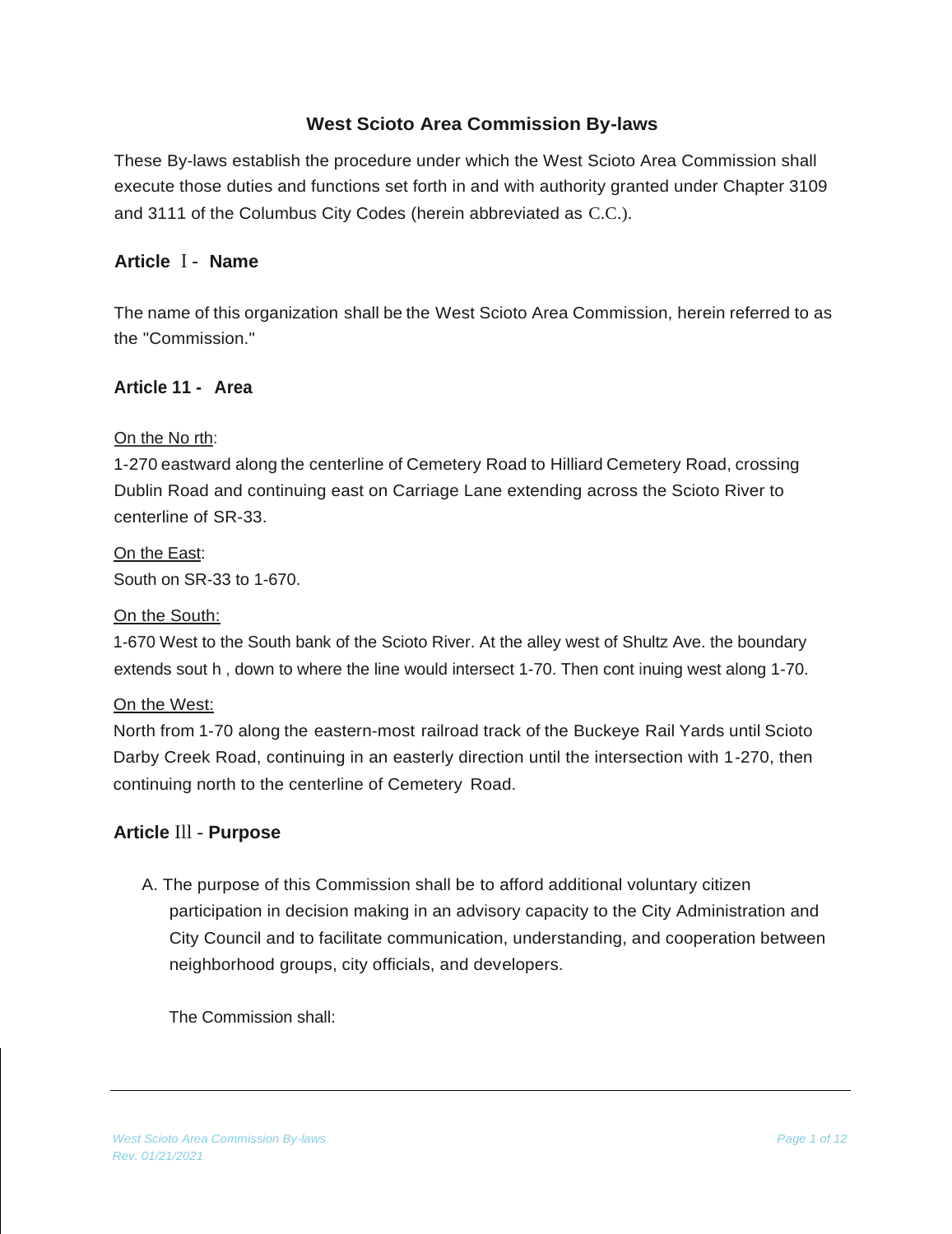- 1. In the interests of local planning for local needs, identify and study problems and requirements of the Commission Area in order to:
	- a) Create plans and policies which will serve as guidelines for future development s of theArea,
	- b) Bring the problems and needs of the Area to the attention of appropriate Government agencies or residents and local officials, and
	- c) Recommend solutions and/or legislat ion.
- 2. Aid and promote communication within the Commission Area and between it and the rest of the City by means of:
	- a) Regular, special and interim meetings of the Commission, which are open to the public,
	- b) Public forums and surveys to provide an opportunity for area resident s, businesses and organizations, institutions and governments to comment,
	- c) Initiating proposals and su pport ing those introduced by individual citizens or area organizations that will enhance the quality of life enjoyed by area residents and preserve the unique residential and commercial mix of the Area, and
	- d) Promoting and encouraging business functions, methods of operation, architectural appearance, and locations are consistent with the character and requirement of the Area.
- 3. Init iate, review and recommend cr it eria and programs for the preservation, development, and enhancement of the Commission Area, including but not limited to parks, recreation areas , sidewalks, streets and traffic by means of:
	- a) Reviewing the proposed Capital Improvements Budget and proposing new items and changes relating to the Area,
	- b) Making recommendations for restoration and preservation of the historical and environme nt al element s within the Area, and
	- c) Receiving and reviewing for recommendation prior to the adopt ion by governmental bodies, any new or revised comprehensive plan affecting the Area.
- 4. Recommend priorities for and review government services and operat ion of the various government departments in the Commission Area by means of: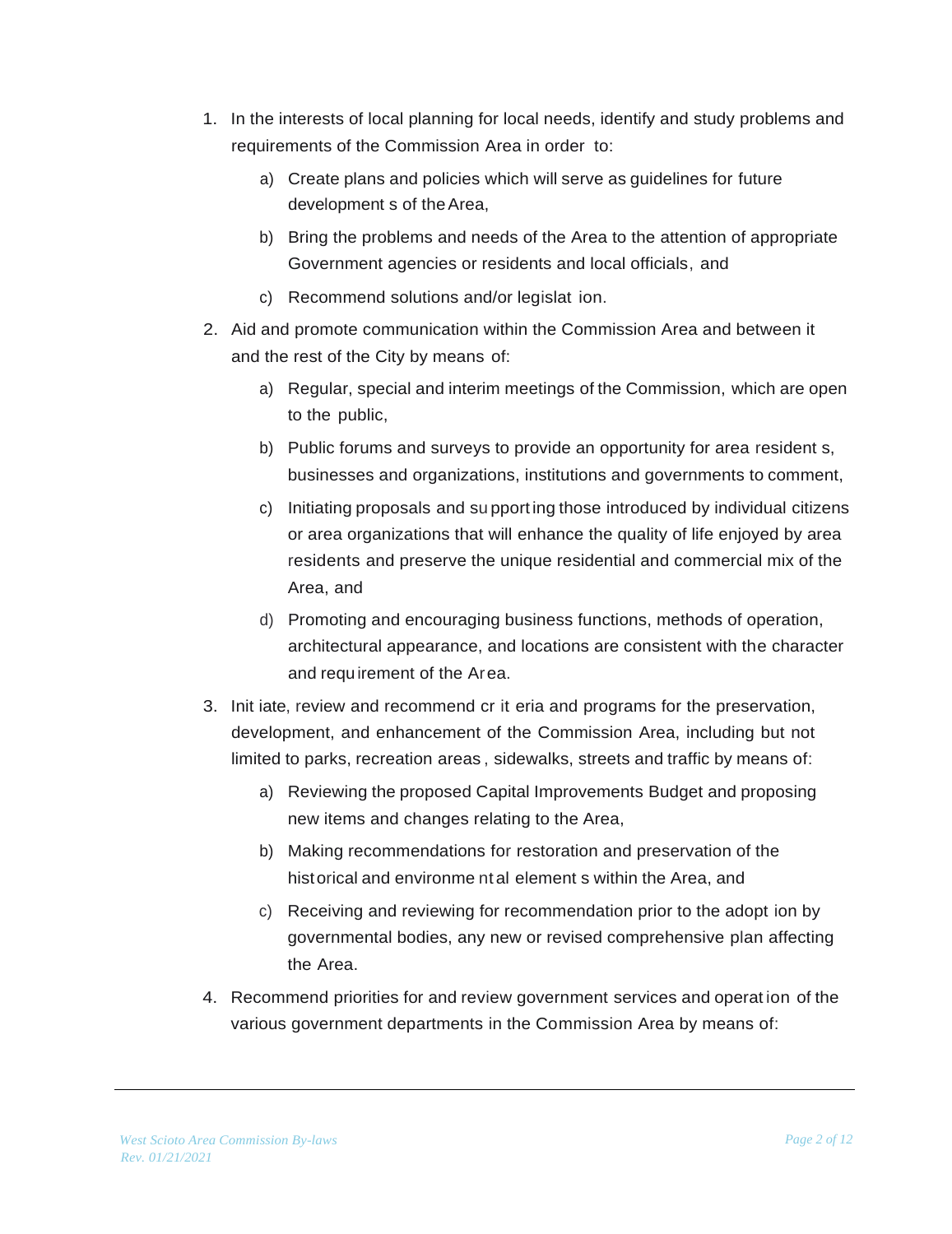- a) Requesting and receiving from departments or agencies periodic reports concerning governmental services in the Area,
- b) Meeting with administrative heads of any department or agencies or any of their subordinates to obtain additional information deemed necessary for the Commission to fulfill its functions,
- c) Requestingandreceivingfromdepartments oragencies,priorto implementation, full reports on any proposed changes,
- d) Reviewing and evaluating pending legislation substantially affecting the area prior to its consideration by Council, and
- e) Review and comment on zoning issues and demolition presented to the Commission.
- 5. Recommend persons from Commission Area for nominations to membership on City boards and Commission that make decisions or recommendations affecting the Commission Area.
	- a) The Commission shall not endorse any candidate for public off ice.

# <span id="page-4-0"></span>**Article IV** - **Membership**

- A. Appointment. All Commissioners shall be appointed by the Mayor of the City of Columbus with concurrence of City Council in accordance with C.C. 3109. The Secretary shall notify the Mayor of all nominations, elections, and vacancies wit hin ten (10) days of such action.
	- 1. Should the Mayor neither approve nor disapprove the action within thirty (30) days of notifications, the actions shall be deemed approved until notice from the Mayor as specified in C.C. 3109.
	- 2. A copy of each notice shall be sent to the City Council in care of the City Clerk.
- B. Members. The Commission shall consist of nine (9) Commissioners. A maximum of three (3) Commissioners may reside within townships in the Commission Area. Each Commissioners shall serve without com pensat ion.
	- 1. Six (6) At-Large Elected Commissioners shall be selected from the Commission Area. Each Commissioner shall reside in the Commission Area and be 18 years of age or older. Elected Commissioners must maintain residence in the Commission Area until the completion of their term. The six (6) Commissioners shall be selected in accordance with the selection Rules adopted by the West Scioto Area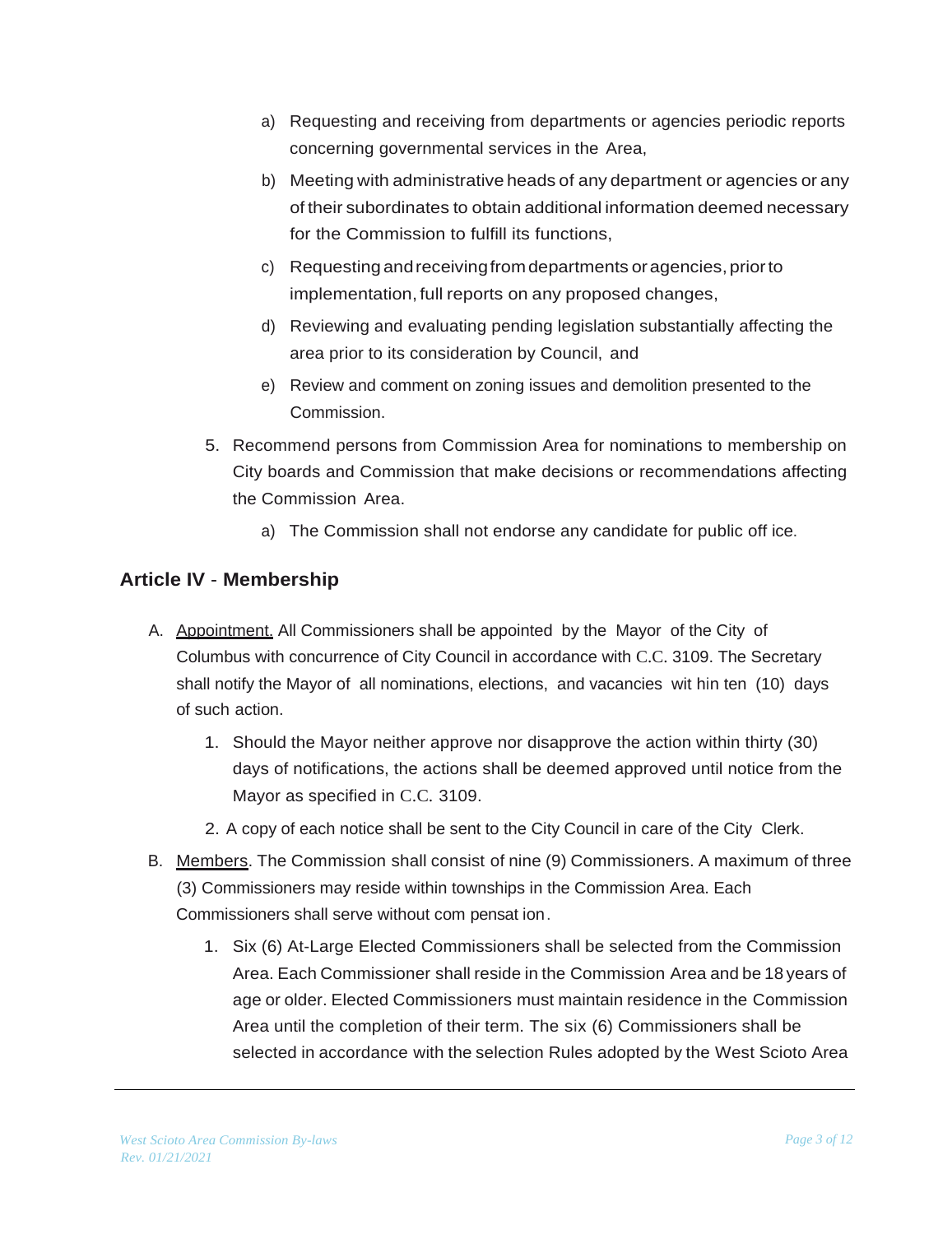selected in accordance with the selection Rules adopted by the West Scioto Area Commission.

- 2. Two (2) At-Large Commissioners shall either be employed by or own a business within the Commission Area and shall be nominated by the Commission. The two (2) individuals nominated by the Commission may be from, but not limited to, the following: one (1) representative from the Commission Area's public school districts including South-Western City School District, Hilliard City Schools, Upper Arlington Schools, or Columbus City Schools; and one (1) representative of religious, social or other public interest organizat ions.
- 3. One (1) At-Large Commissioner shall be a high school student who resides within the Commission Area and shall be nominated by the Commission.
- 4. The Commission must maintain a minimum two-thirds (2/3) majority of the Commissioners who are residents of the City of Columbus.
- 5. All Commissioners shall be required to attend at least one commission-related training opportunity per term but preferably annually.
- C. Terms . The term of membership of the elected and appointed officials described in Article IV, Sections Bl and B2 above shall be three (3) years. The term of membership of the appointed official described in Article IV, Section B3 above shall be three (3) years. All terms shall expire during the last regular meeting in the year that the term expires.

Members of an area commission shall serve without compensation for a term of three (3) years. Initial appointments shall be made for no less than one (1) year and no more than three (3) years. Terms should be arranged to ensure future continuity of experienced service. Subsequent appointments shall be three (3) years. Area commission terms should be established so that the number of expiring seats is approximately the same each year.

D. Commission Represent at ion . No Commissioner shall represent the Commission in its official actions before any other public body or official, except as specifically authorized in writing by the Commission. This shall not be construed as a restriction upon the right of the individual Commissioners to represent their own views before public or private bodies, whether in agreement or disagreement with the official action of the Commission.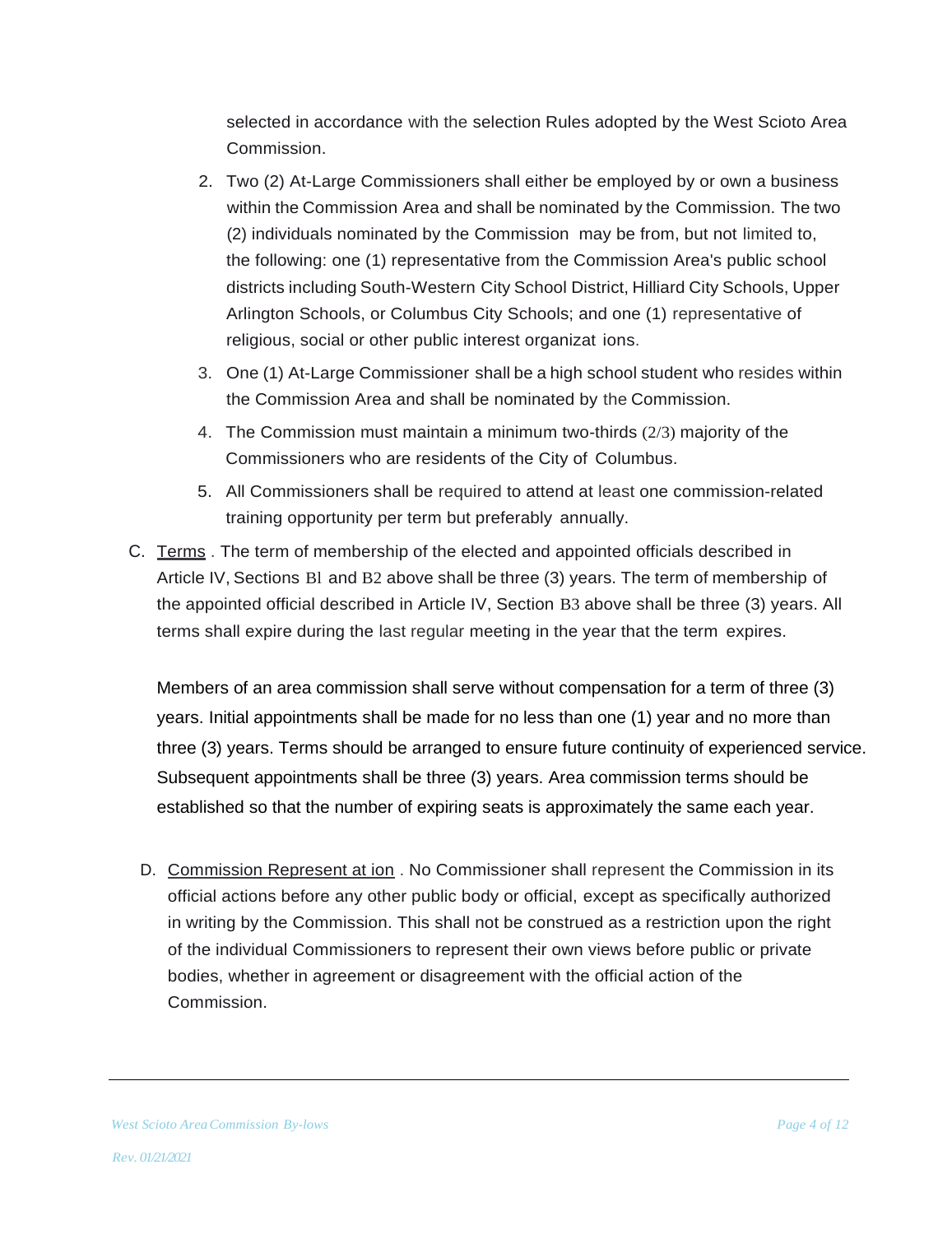- E. Disqualification. Commissioners shall maintain their residence, employment or business in the Commission Area from which they were elected or appointed. Failure of a Commissioner to maintain his or her residence, employment or business in the Commission Area , shall be deemed a resignation and the Secretary shall notify the Mayor, city Clerk and the Director of the Department of Neighborhoods.
- F. At t endance . The Commission year starts with the annual meeting in May. Commissioners shall, so far as poss ible , be regular in attendance. Attendance shall also include participation by means of communication or media equipment if all persons part icipating can hear each other and participate. A Commissioner's absence from three (3) regular meetings in any one (1) year shall be deemed a resignation from the Commission, unless a written petition has been received by the Chairperson of the Commission. The Commission must act upon the petition when it is received at either the next regularly scheduled meeting or the following regularly scheduled meeting. The petition must be made in writing and received by the Chairperso n at least eight (8) days prior to the next regular meeting following the third absence. The petition is to r equest that some or all the absences be excused due to extenuating circumstances. The nature of the extenuating circumstances shall be explained. If the Commission accepts, by majority vote, all or a portion of the absences may be excused. If a petition is not received, it shall be deemed a res ignat ion from the Commission and not ice of such will be communicated to the City of Columbu s. After the second missed meeting, the secretary will remind the Commissioner of the attendance policy in writing wit hinseven (7) days after the second missed meeting. After the third missed meeting, the Secretary will remind the Commissioner in writing within seven (7) days after the third missed meeting about the need to submit a petition to the Chairperson if the Commissioner would like to maintain their position. Commissioners shall, as soon as possible, inform either the Chairperson or the Secretary, prior to the meeting, when they know they will be absent.
- G. Vacancies. The Commission shall nominate one (1) or more candidates to fill any vacancy caused by death, resignation, disqualification, or other means for the remainder of the unexpired term by lett er to the Mayor pursuant C.C. 3109. Vacancies shall be filled for the unexpired term by the Cha irpers on within thirty (30) days of the declared vacancy, with approval by the Commissioners by majority vote.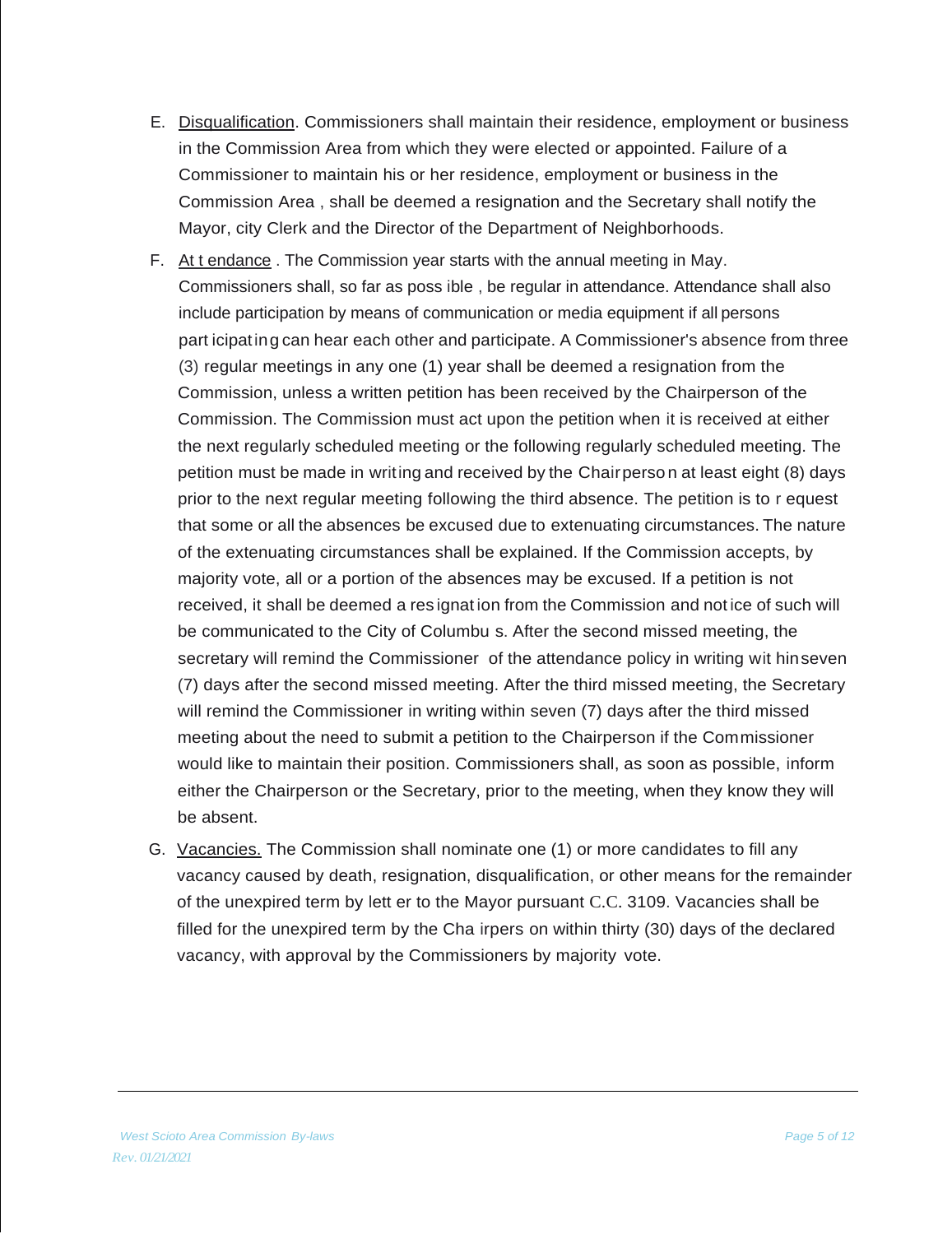## <span id="page-7-0"></span>**Article V - Officers**

- A. The officers of the Commission shall be: Chairperson, Vice-Chairperson, Secretary and Treasurer. At the first meeting of the Commission, officers shall be elected by majority vote of the Commissioners. Thereafter, election of officers shall be at the annual meeting. Officers shall serve one (1) year, or until a successor is elected. A Commissioner may serve a maximum of three (3) consecutive terms as Chairperson. There is no limit to the number of terms a Commissioner may serve in the same office as Vice-Chairperson, Secretary or Treasurer. Each officer shall have the right to vote on any question barring any conflict of interest (see Article VI, Section H). All officers shall be Co mmissioners.
- B. Cha ir person. The Chairperson shall be a resident of the City of Columbus within the West Scioto Area and will preside at all meetings of the Commission; prepare the agenda for each meeting; in consultation with other Commissioners, appoint standing and special committees of the Commission; serve as a non-voting, ex-officio member of all committees; coordinate the action of officer and committee chairperson; and perform other duties associated with the office as required.
- C. Vice-Chair person. The Vice-Chairperson shall be a resident of the City of Columbus within the West Scioto Area; shall assist the Chairperson; perform all the duties of the Chairperson in his or her absence, or at the request of the Chairperson ; and perform other such duties as may be assigned by the Commission.
- D. Secretary. The Secretary shall be a res i dent of the City of Columbus within the West Scioto Area; shall call and record roll; remind a Commissioner of his or her absences per Article IV, Section F; record and maintain accurate voting records and meeting summaries that shall be open to public examination; maintain such other records as the Commission may direct; notify the Mayor of any vacancy; perform related duties as may be assigned by the Commission; and in the absence of both the Chairperson and the Vice-Chairperson, call the meeting to order and preside until the immediate election of Chairperson pro tempore. The Secretary shall also maintain Public Records such as (emails, memos, meeting notes, minutes, etc.) that the Commission creates as the Commissioners go about Commission business. The records shall be available to the public at request.
- E. The Commission shall also abide by the City of Columbus's Record Retention schedule, which describes the dates and process for retaining and destroying documents.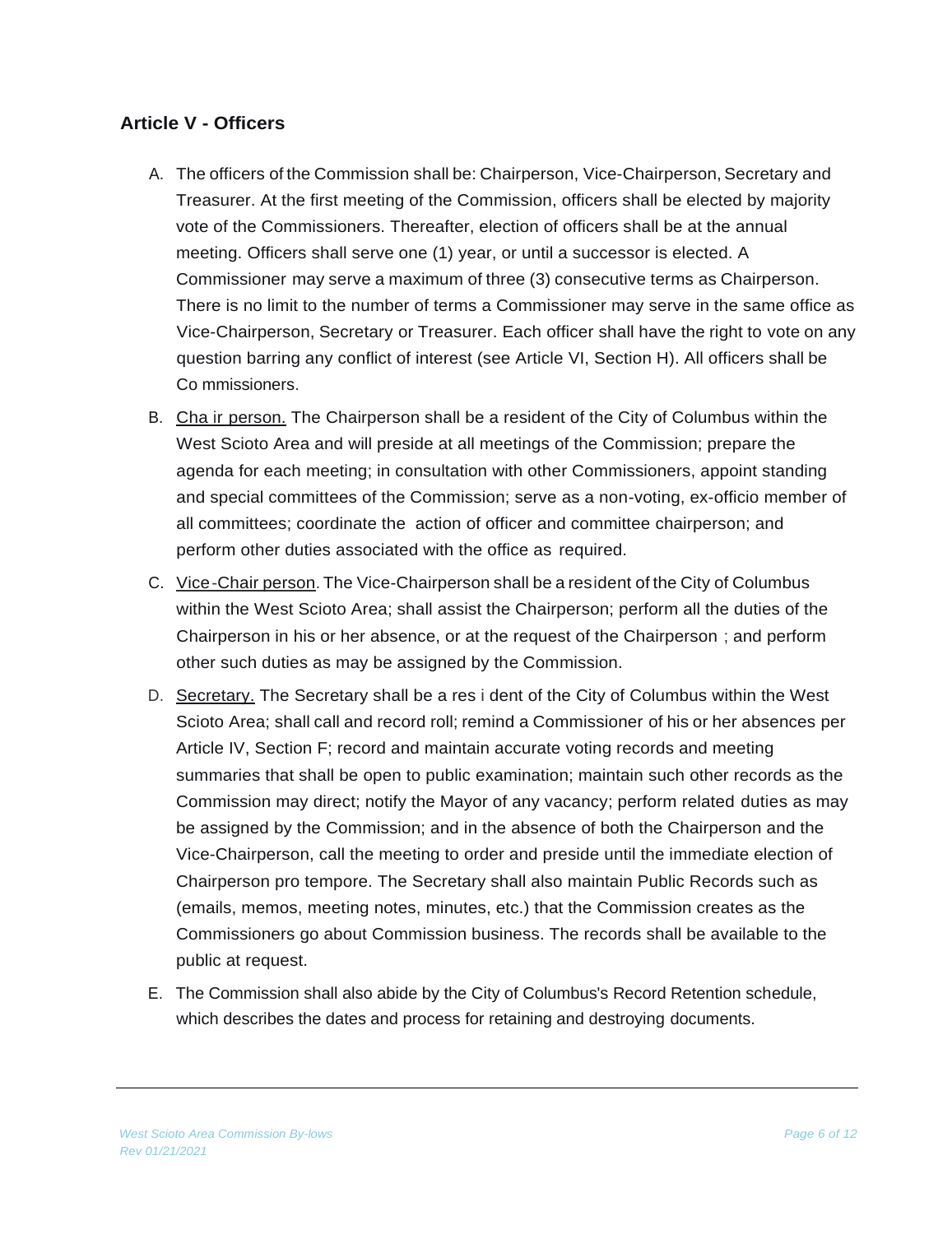- F. Treasurer. The Treasurer shall receive all funds and disburse all funds with the Commission's approval; cause all financial records of the Commission to be maintained and reported to the Commission at each regular meeting and to the City of Columbus as required; be responsible for assuring sound financial practices are maintained; and perform any other duties the Commission may require. The Commission shall provide for a reconciliation of the financial records of the accounts prior to each annual meeting.
- G. Vacancies. A vacancy in the office of the Chairperson shall be filled by the Vice-Chairperson. A vacancy in any other position shall be filled in the same manner as the original selection.

## <span id="page-8-0"></span>**Article VI** - **Meetings**

- A. Regular M eet ings. Regular meetings of the Commission shall be held on the third Thursday of each month at 7:00 p.m., unless otherwise directed by the majority vote of the Commission in sufficient time to notify constituents and the City Administration of such change. Each meeting shall be held in the Commission Area unless suitable facilities are unavailable. Commissioners may seek suitable facilities contiguous to the Commission Area . The facility will have an appropriately large room convenient for Commissioners and the public and will be chosen by the Commission as its regular meeting place unless otherwise specified at least fifteen (15} days prior to the meeting. Notice of the meeting with an agenda shall be published on the web site prior to changing meeting time or location.
- B. Interim Meetings. Interim meetings are held on the Wednesday two weeks prior to the regular meeting at 7:00 p.m. The primary purpose of the interim meetings shall be to conduct zoning committee business. Other committees may use this date.
- C. Annual Meeting. The annual meeting shall be the first regular meeting in May.
- D. Special Meetings. Special meetings may be called by the Chairperson or by a majority of Commissioners present at any Commission meeting. The person or persons calling a special meeting shall give written notice of the special meeting's purpose, date, t ime, location and agenda to all Commissioners. No business will be considered at the special meeting unless it was stated when the meeting was called. Except in cases of emergency, three (3) days' notice shall be given for a special meeting. The Commission shall maintain a list of persons who have requested to be contacted prior to a Special meeting being called.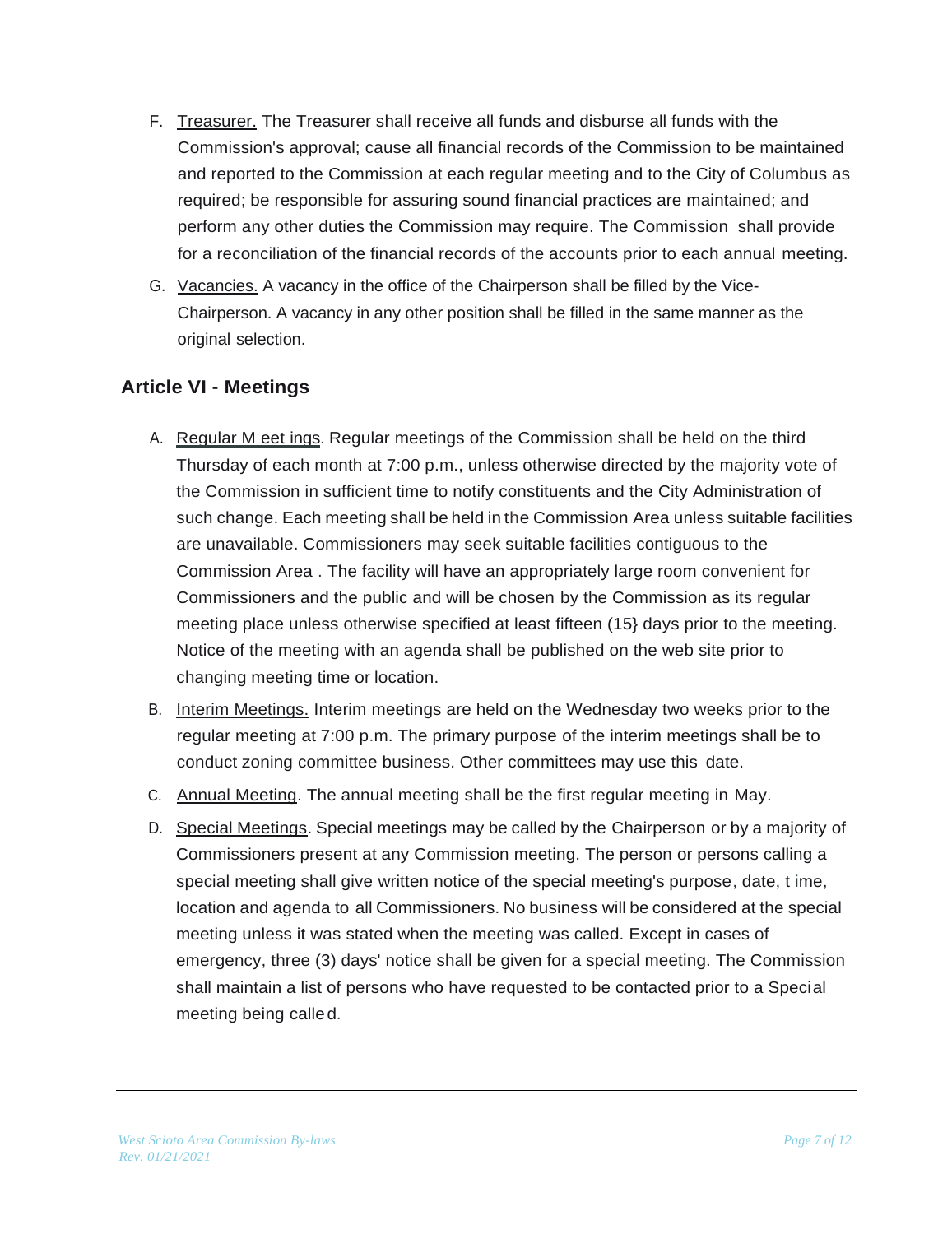- E. All meetings shall be open to the public, and notice shall be published, when possible, at least seven (7) days in advance on the web site unless stated otherwise in these by-laws.
- F. Quorum: A majority of the current Commissioners shall constitute a quorum for conducting business.
- G. Voting: A majority of the Commissioners present and voting shall be required to approve any action. A tie vote is disapproval. The Chairperson shall state each issue in a positive form such as "The question before the Commission is," "Shall the application for be approved?" and "Request approval for be approved?"
- H. All votes shall be recorded, including Commissioner name and "yay" or "nay" vote.
- I. Conflict of Interest. Each Commissioner should determine for her/himself whens/he has a conflict of interest that warrants his/her recusal from participating and voting on a particular matter before the Commission. Should a 'conflict/recusal' issue arise in an open Commission meeting, the meeting shall include full discussion, noting any motion, voting and reporting in the Minutes.
- J. The order of business may be determined by the Chairperson. A suggested format is:
	- 1. Call to Order
	- 2. Reading and approval of previous meeting minutes
	- 3. Invited Guests
	- 4. Reports from officers and standing committees
	- 5. Reports from special committees
	- 6. Unfinished Business
	- 7. New business
	- 8. Program
	- 9. Adjournment
- K. The Chairperson shall recognize members of the public who wish to address the Commission concerning issues under discussion. The Chairperson shall uniformly limit debate to an equal amount of time for each side of the issue. Time limits may be set by the Commission. When appropriate, further action on the issue may be deferred to the next Commission meeting.
- L. Dissenting or non-concurring reports may be filed with the Secretary by any Commissioner and shall be attached to the majority report.
- M. Individual citizens or Commissioners may be asked to research a specific topic and report findings to the Commission.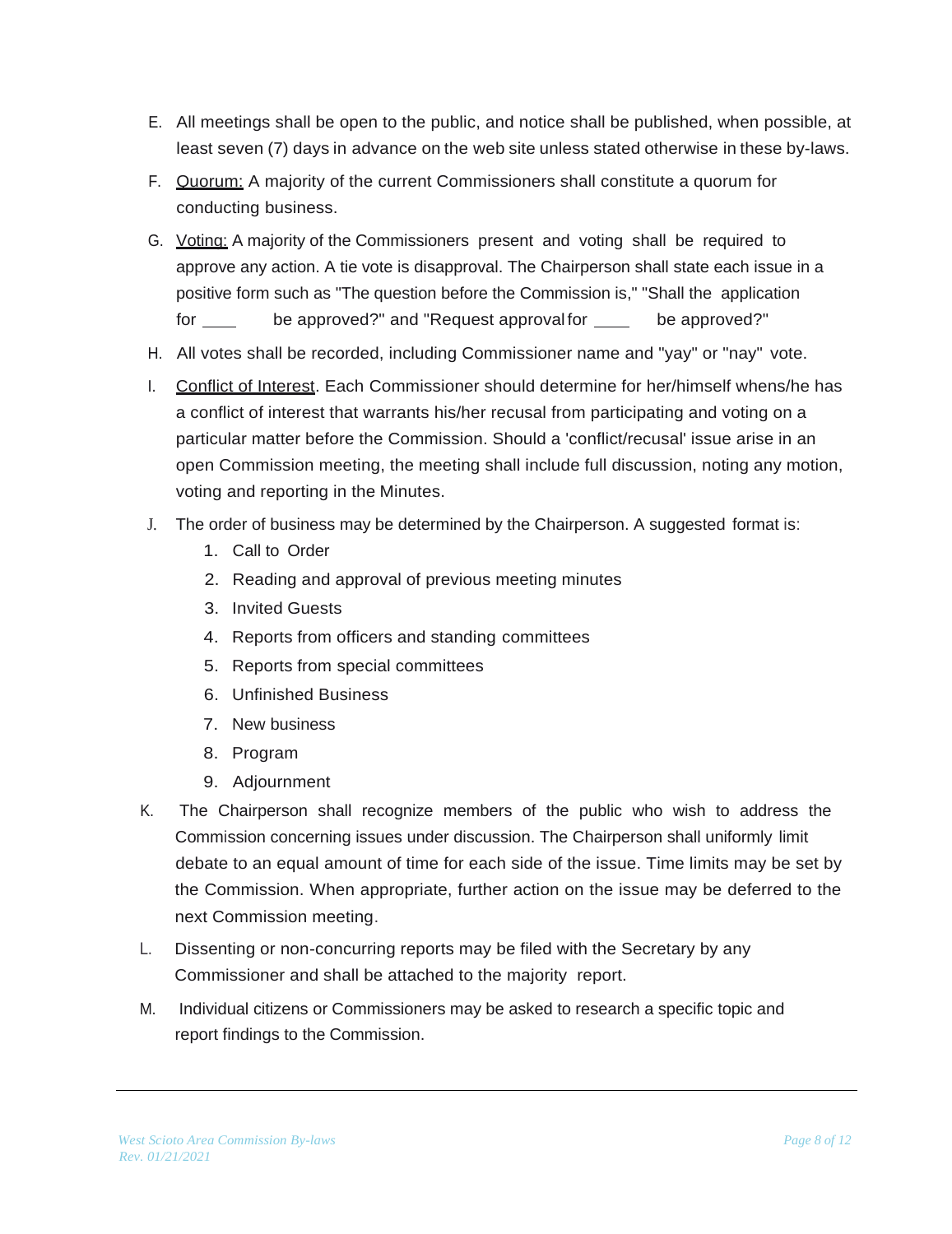- N. Agenda. The agenda for each regular meeting shall set forth all matters for discussion. When possible, all matters for the agenda , including minutes and committee reports shall be submitted in writing to the Chairperson at least ten {10) days prior to a meeting. When possible, the Chair shall send all Commissioners a notice of the meeting including the agenda, minutes, and committee reports at least seven (7) days prior to the Commission meeting.
- 0. Discussion Limitation. Persons present at meetings who are not Commission ers shall have the right to participate in discussions of matters for consideration by Commission and the Chairperson shall recognize them for that purpose. The Chairperson shall determine the limitat ion of discussion.
- P. Guests Speaking Time Limit. When guests are invited to speak to the Commi ssion , time will generally be limited to fifteen  $(15)$  minutes, or at the discretion of the Chairperson.
- Q. Meeting Time Limit. Commission meetings shall be limited to not more than ninety (90) minutes unless deemed appropriate and approved by a majority of the Commissioners present .

## <span id="page-10-0"></span>**Article VII** - **Committees**

- A. The Chairperson shall appoint Commissioners to standing committees giving due consideration to their individual preferences and subject to approval by a majority vote of the Commi ssioners.
- B. The Chair person shall appoint non-Commissioners to Commission committees from recommendations by Commissioners appointed to that particular committee subject to approval by a majority vote of the Commissio ners. Non-Commissioners appointed shall have full voting privileges in all proceedings of the committee to which they are appointed.
- C. Committee members shall serve at the pleasure of the Chairperson and their appointments shall expire at the next annual meeting unless extended by the Chair person.
- D. The Commission Chairperson shall be a non-voting, ex-officio member of all committees, except the Elections and Appointments Boar d.
- E. After committee appointments are approved, the members of each committee shall select a Committee Chairperson from among the members appointed to the committee.
- F. Committees shall be formed and disbanded as needed.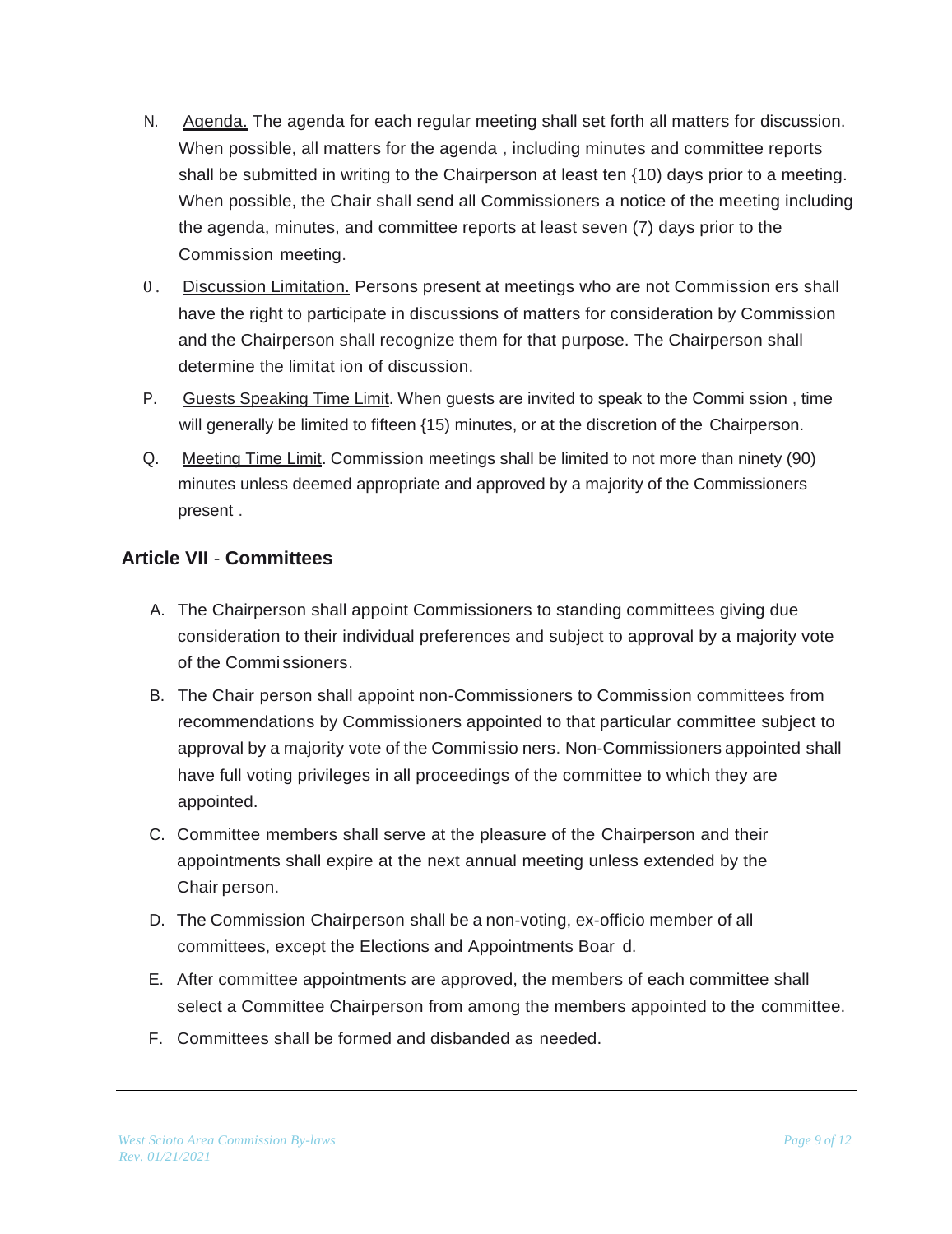G. Notice of all committee meetings and copies of all committee correspondence shall be filed with the Secretary and the Chairperson of the Commission. Committee findings that propose action or resolution shall be submitted at a regular meeting of the Commission for consideration.

## <span id="page-11-0"></span>**Article VIII** - **Elections and Appointments**

## **Article VII: Elections**

- A. After election of the first area commission, the following rules shall apply to all subsequent election procedures for area commissions.
	- a. Elections shall take place at a location determined by the Commission annually prior to September 30. Public elections may be conducted by secret ballot.
	- b. The Commission shall certify election results annually prior to September 30 at a regular full Commission meeting.
	- c. Area commissions shall elect all appointed, at-large or other seats annually prior to September 30 at a regular full Commission meeting.
	- d. In the case of a vacancy, the commission may nominate one (1) or more candidates to fill the vacancy caused by death, resignation or disqualification, or other means for the remainder of the unexpired term. Area commissioners appointed in this manner are subject to approval by the Mayor with the concurrence of Columbus City Council.
	- e. All elected and appointed area commissioners shall complete the area commission appointment / code of conduct form and return the completed form to the Department of Neighborhoods. All forms shall be signed by the Commission chairperson and submitted to the Department of Neighborhoods annually prior to September 30.
	- f. No election procedure shall be scheduled if the number of candidates is less than or equal to the number of elected commissioners with expiring terms.
	- g. USE ONLY IF NEEDED For area commissions with geographic districts associated with specific seats, no election procedure shall be scheduled if the seat (s) is / are uncontested.
	- h. No write-in candidates shall be allowed.
	- i. No elector shall cast more than one (1) ballot in an election. Elections shall be determined by plurality of vote if three (3) or more candidates vie for a single position, otherwise a majority of votes cast shall elect.
	- j. Area commissioners shall begin their term on January 1. Area commissioner appointments are subject to approval by the Mayor with the concurrence of Columbus City Council.
	- k. Area commissioner terms shall end on December 31 in the year that their term expires.
	- l. Area commissioners may not serve on more than one (1) area commission.

# A. The Elections and Appointments Board shall consist of a minimum of three (3) Commission Area residents appointed by the Chairperson with the approval of the Commission. No individual running election night activities may be related to or have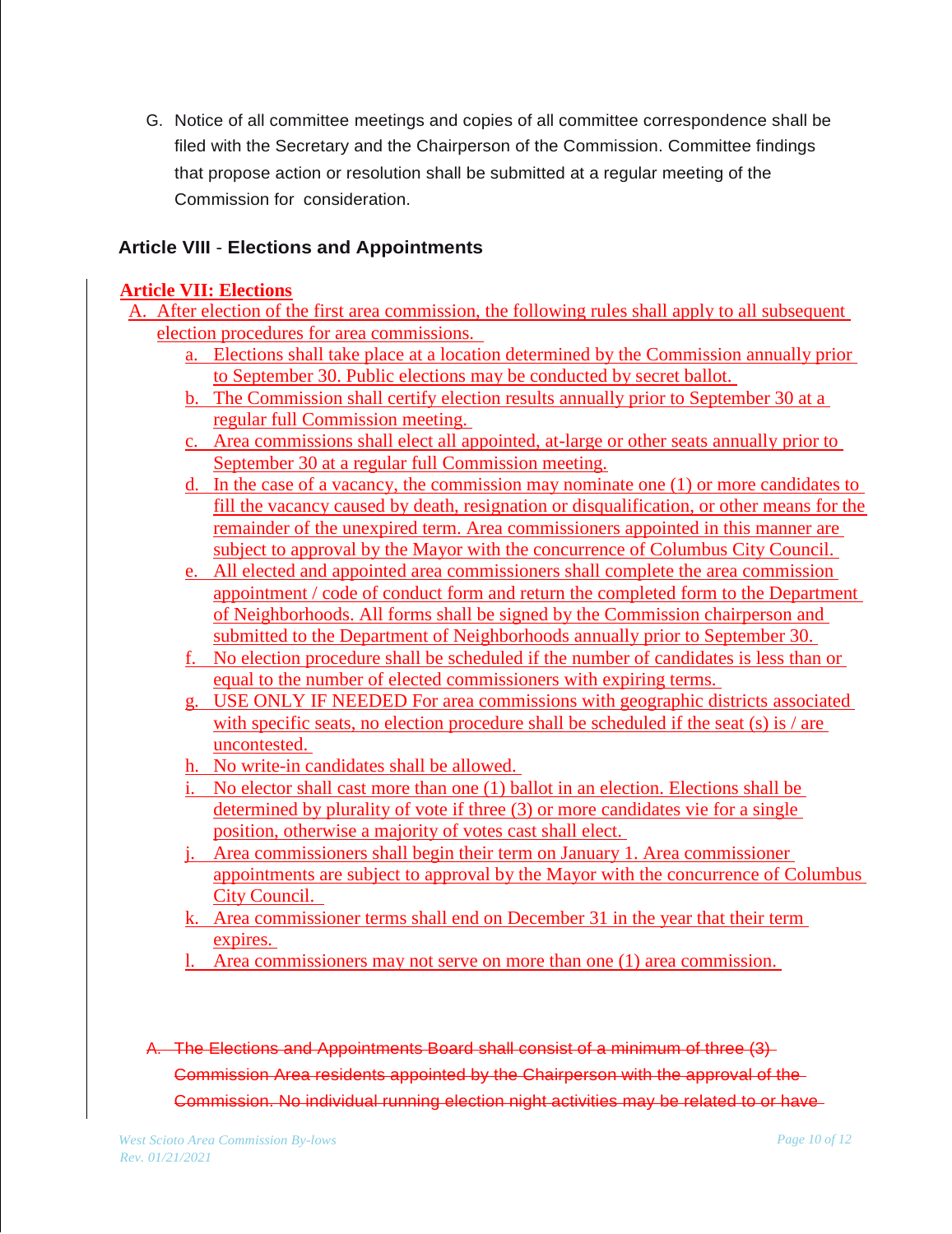- business interests with any candidate appearing on the ballot for the Commission. No Board member may be involved in the process for selecting and nominating individuals to fill a Commissioner position as an appointee who is related to or has businessinterests with any Commissioner appointment candidate.
- B. The Board shall appoint any necessary officers; provide for printing and distributing necessary for such as, but not limited to: petitions, ballots and tallies; receive petitions; certify persons who have qualified as candidates; locate polling places; conduct the election; tally the votes; hear and decide complaints concerning the election or campaign; determine and nominate candidates for Commissioner position appointments, and certify the winning candidates to the Commission pursuant to C.C. 3109 and the Selection Procedure, including all activities incidental t hereto.
- C. Candidates for election selection shall not be members of the Elections and Appointments Board or polling staffs in the year or years in which their names appear on the ball ot. Candidates for appointment selection shall not be members of the Elections and Appointments Board in the year or years in which their names are under consideration for nomination.
- D. No election shall be scheduled if the number of candidates is less than the number of elected Commissioners with expiring t erms.
- E. If the number of candidates is equal to the number of elected Commission expiring terms, no election shall be held and the candidates shall be considered to be elected.
- F. No write-in candidates shall be allowed.
- G. No elector shall cast more than one (1) ballot in an election.
- H. Elections shall be determined by plurality of vote if three (3) or more candidates vie for a single position, otherwise a majority of votes cast shall elect.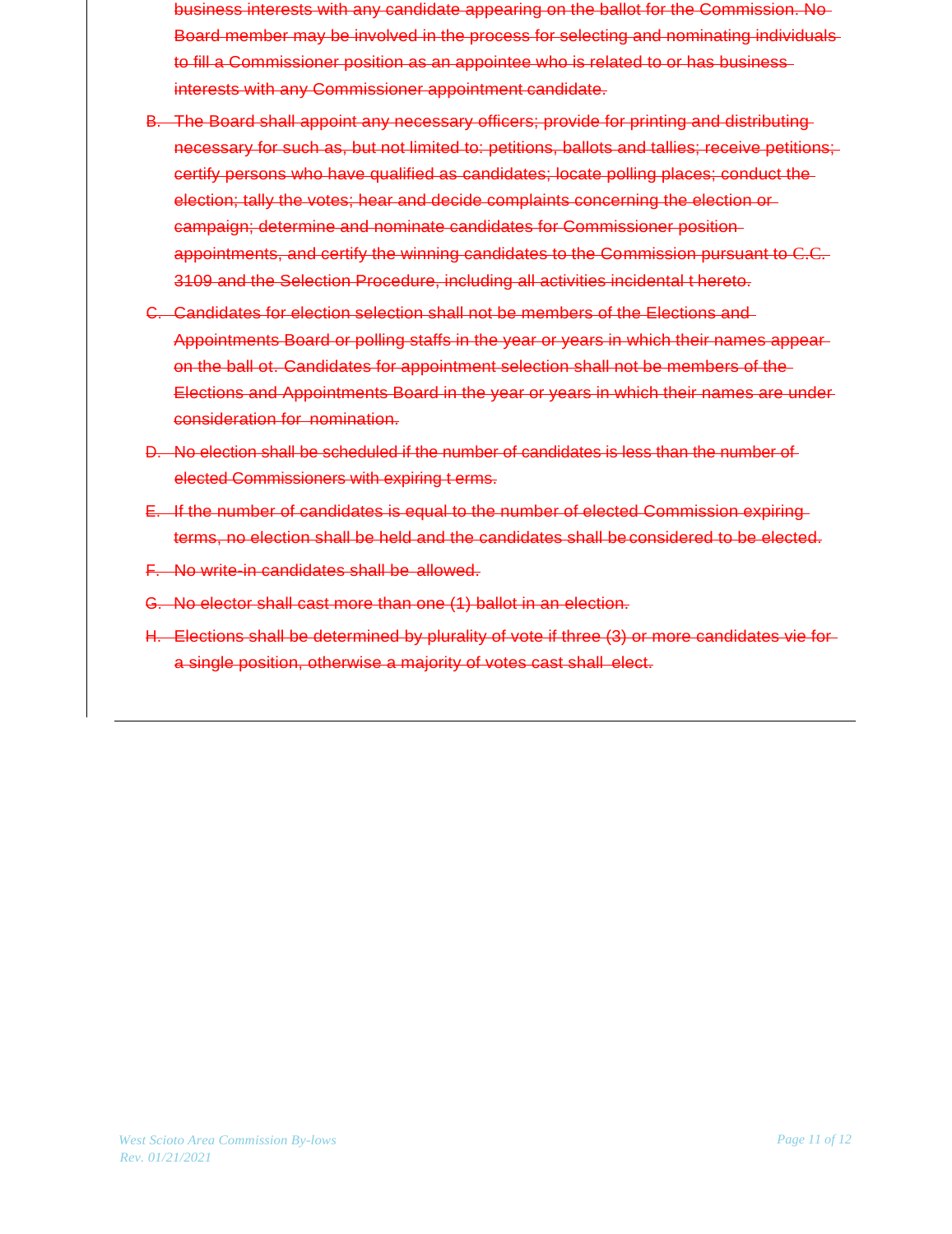- I. Any person sixteen (16) years of age or older who is a Commission Area resident or owner of a business or property in the Commission Ar ea may be an elector. Electors need not be registered with the Franklin County Boa rd of Elections. The initial election shall be conducted by a Task Force. Thereafter, each election shall be conducted by the Elections and Appointments Board on a Saturday in April or as otherwise hereafter determined by a majority vote of the Commission. Commissioners shall take office at the annual meeting.
- The Elections and Appointments Board shall adopt Election Rules for govern ing WSAC elect io ns and Commissioner Appointment Rules for governing commissioner appointments by majority vote of its members provided such rules shall conform to these By-laws and Selection Procedure. The Selection Procedure shall be incorporat ed into the Election Rules and Co mmissioner Appointment Rules as appropriate. The Elections and Appointments Board shall present the rules of election and appointment to the Commission for approval. Election rules shall not be changed during the ninety (90) days before an election nor thirty (30) days after an election.
	- 1. Am endment . The adoption of amendment of such Rules shall be presented to the Commission at the beginning of a regular meeting. Should the Commission not disapprove or table them prior to adjournment, such Rules take effect. The Commission may amend such Rules without action by the Elections and Appointments Board in the same manner as an amendment of these By-laws.

## <span id="page-13-0"></span>**Article IX** – **Code of Conduct**

- **A.** Area commissioners shall conduct themselves in a professional and civil manner. Harassment, intimidation, or discrimination, as defined in Columbus City Code 2331, in any form will not be tolerated.
- **B.** Area commissioners shall treat other area commissioners, developers, and members of the public with respect and consideration regardless of the other's opinion, income, homeowner status, renter status, political affiliation, race, sex, sexual orientation, gender identity or expression, color, religion, ancestry, national origin, age, disability, familial status or military status.
- **C.** Area commissioners, their family members, or business associates shall not benefit financially, or in any way as a result of their duties as an area commissioner or present the appearance of impropriety as a result of said duties. Area commissioners shall fully disclose to their area commission, at the earliest opportunity, information that may result in a perceived or actual conflict of interest. Area commissioners shall recuse themselves from all participation in any matters involving a conflict of interest on behalf of said commissioner.
- **D.** Failure of the Commission to abide by these adopted bylaws may result in the withholding of funding, the postponement of meetings and operations, or the exclusion of recommendations and actions to other bodies.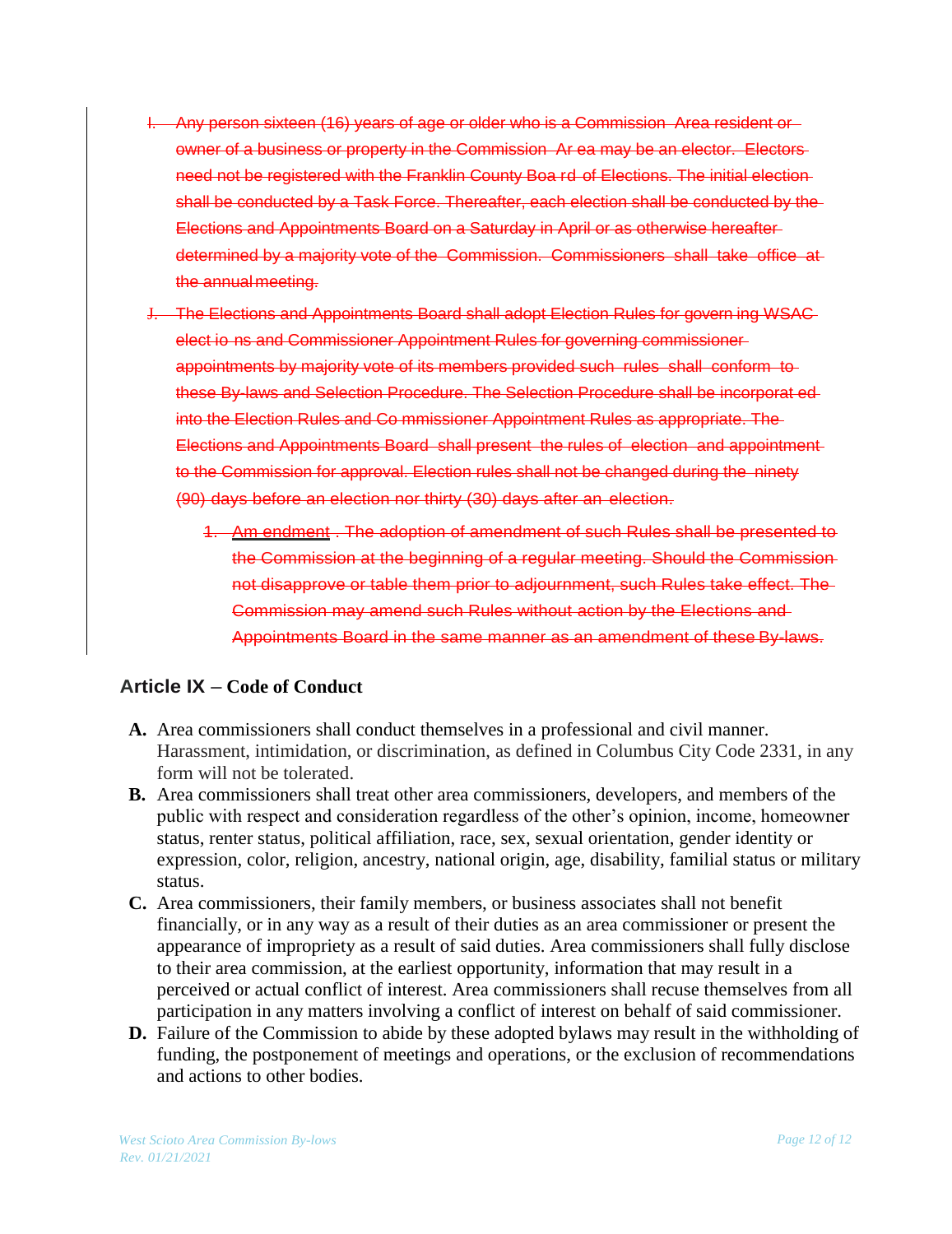#### Article X **Amendment of By-laws**

These By-laws may be amended at any regular meeting of the Commission by an aff irmat ive vote of two-thirds (2/3) of the Commissioners provided the amendment was submitted in writing and read at the previous regular m eet ing. The Secretary shall file any approved amendment immediately after its adoption with the City Cle rk for publication in the City Bulletin. Such amendment shall take effect ten (10) days after such publication per C.C. 121.05.